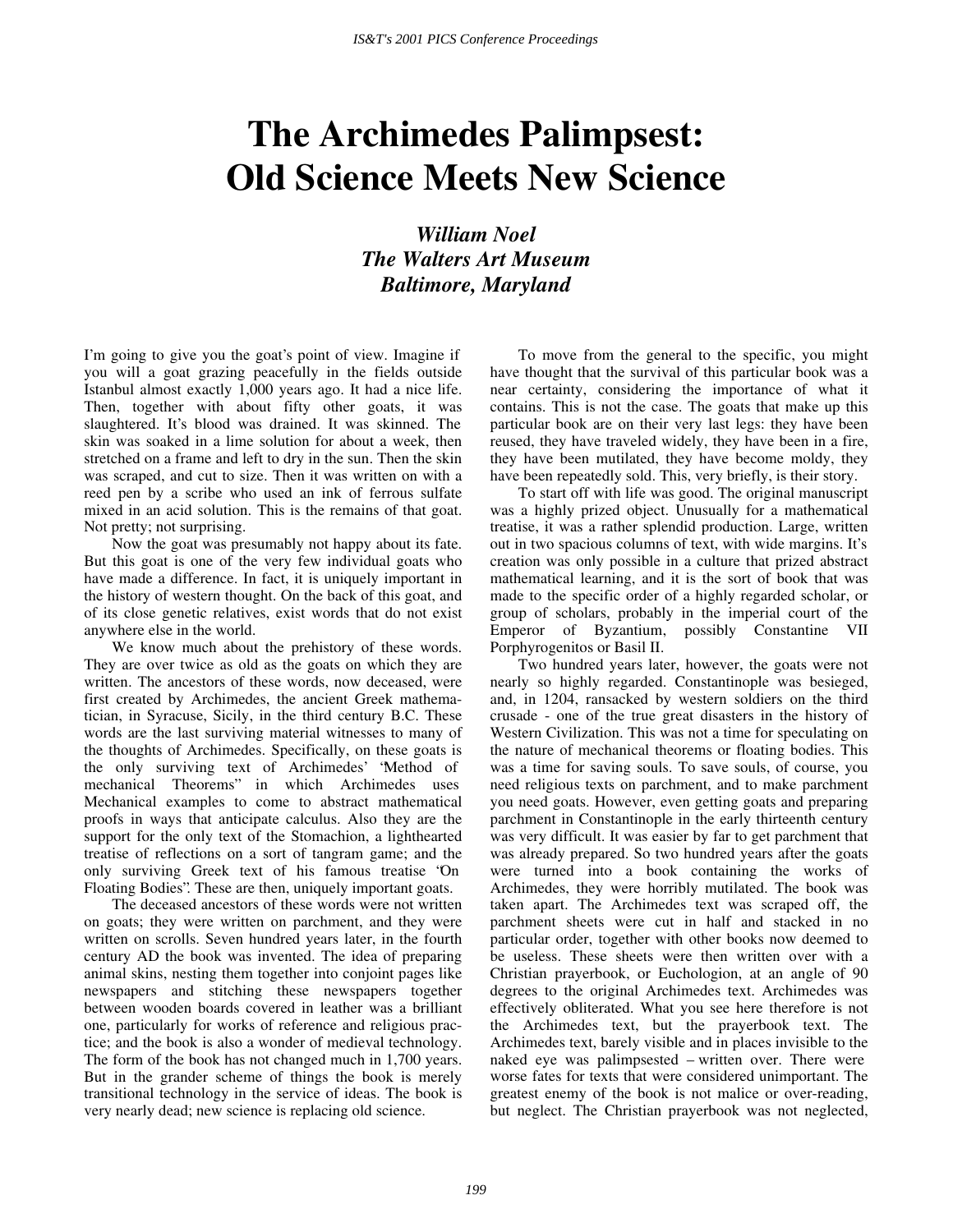and Archimedes survived in a holy disguise. For at least 400 years it was treasured and used at the monastery of Mar Saba on the West Bank, between Bethlehem and the Dead Sea.

Meanwhile, in Basle in 1544, there was a crucial publication in the history of mathematics. A publication that was of enormous importance for Galileo and for Newton, the Editio Princeps of Archimedes. Johannes Herwagen's publication of the works of Archimedes was considered complete at the time. However, two works by Archimedes were not in it, and Floating Bodies was only published in Latin. The only Greek text of "On Floating Bodies", was regularly on the altar of a monastery in a desert, and being overlooked by a monk performing baptisms and exorcisms.

By 1846 the Archimedes Palimpsest was no longer at Mar Saba, but rather at the Metochion, or Daughter House, of the Church of the Holy Sepulchre in Jerusalem, which itself is in the Greek quarter of Constantinople, present day Istanbul. We know this through a truly extraordinary circumstance. The famous scholar, and somewhat dubious character Constantine von Tischendorf visited the Metochion in that year. He said he found nothing of particular interest except a palimpsest containing mathematics. He did not say that he took a sheet from the manuscript. But he did. He took the page between the present folios 2 and 3. It was sold to Cambridge University Library by the executors of his estate in 1873. This leaf was only identified as coming from the Archimedes Palimpsest in 1983, by Nigel Wilson of Lincoln College Oxford.

In 1899, the library of the Metochion was catalogued by Papadopoulos-Karameus. He catalogued the prayerbook and noted that it was a mathematical palimpsest. On the strength of this description, the Professor of Philology at the University of Copenhagen, Johan Ludwig Heiberg, visited the community in 1906, and discovered the true importance of the document. He started to transcribe it. But he did not have very long in Istanbul, so he got a local photographer to take pictures of it, and he did nearly all the work from these photographs, back in Copenhagen. The palimpsest consisted of 177 folios, but for some reason Heiberg did not order photographs of the entire manuscript. He only ordered sixty five. He seems to have ordered photographs of those texts that he could find nowhere else. In 1907 he published his transcription of the Method of Mechanical Theorems, and caused a sensation that made front page news in the New York times.

Heiberg was a brilliant man, and this is a brilliant publication. With the help only of photographs, he transcribed about four fifths of the text. There are problems with the edition. Most important are the diagrams. Heiberg was a philologist. He was not particularly interested in the diagrams that accompany the text, and in the edition the diagrams are not copied from the palimpsest, but recreations based upon the transcribed text by a mathematician called Zeuthen. Mathematicians think in diagrams, but the diagrams in Heiberg's edition tell us no more about Archimedes thought than the text. They tell us about Zeuthen, not Archimedes. The diagrams in the Palimpsest

itself may be the unique source for the diagrams that Archimedes himself actually drew. The scholarly world is excited about the diagrams, and rightly so.

The scholarly world is still, I think, skeptical of the importance of the palimpsest for the text of the method. Heiberg could not read into the gutter of the book, however, and some pages he just could not seem to read. Heiberg is thought to be very difficult to improve upon. If he could not read it, no one can.

Heiberg's photographs of the palimpsest were considered lost. However, last year we found them. In the past people looked for the photographs in Heiberg's archive, which was given to the Royal Library in Copenhagen upon the great scholars death. Last year, Reviel Netz, Professor of Ancient Science at Stanford University, and one of the scholars now working on the palimpsest, tried again, and asked for the help of Professor Marinas Taisbeck and Erik Petersen, Keeper of Special Collections at the Royal Library. Petersen found them, in the photo collection of the Royal Library. As a good humanist, Heiberg gave the photographs to the Library after he had finished with them, in 1916. Long before his death.

Netz and I traveled to Copenhagen last year, and the photographs reveal a remarkable story. Somehow, the photography went wrong. Heiberg failed to identify some pages correctly, and so didn't order them. But also, the photographer seems to have taken shots of the wrong pages. There are photographs of some pages of text that Heiberg should not have been interested in, like Archimedes Treatise "Spiral Lines", for which there are witnesses elsewhere. And the extraordinary thing is that it is precisely in those pages of the "Method" for which Heiberg did not have photographs that he did not transcribe in his edition. These pages in the palimpsest itself are not better or worse than any others in the book today, and we hope to provide a completely new edition of the method, incorporating 20% more of the original treatise than Heiberg managed. Incidentally, so far Netz has identified three new folios of " On Floating Bodies" in the manuscript, that Heiberg either could not read, or which he misidentified. We hope for more. The long and the short of this is that the Palimpsest is far more important than it was considered to be even two years ago.

The manuscript did not stay in the Metochion in Constantinople. There has been much speculation as to how it left the community, none of which can be substantiated. There is incontrovertible eye-witness evidence that the manuscript was in the hands of the Guersan family in the 1960's. The condition of the Palimpsest had deteriorated very markedly from the time that Heiberg's photos were taken. The main problem is mold. The manuscript had been left in very humid conditions, and the mold had eaten away at the parchment to such an extent that chunks of text are now missing, and the mold is also obscuring much of the remaining text. The book is now in extremely fragile condition.

The book was also deliberately mutilated, certainly after 1929, and probably before the 1960's. The book now